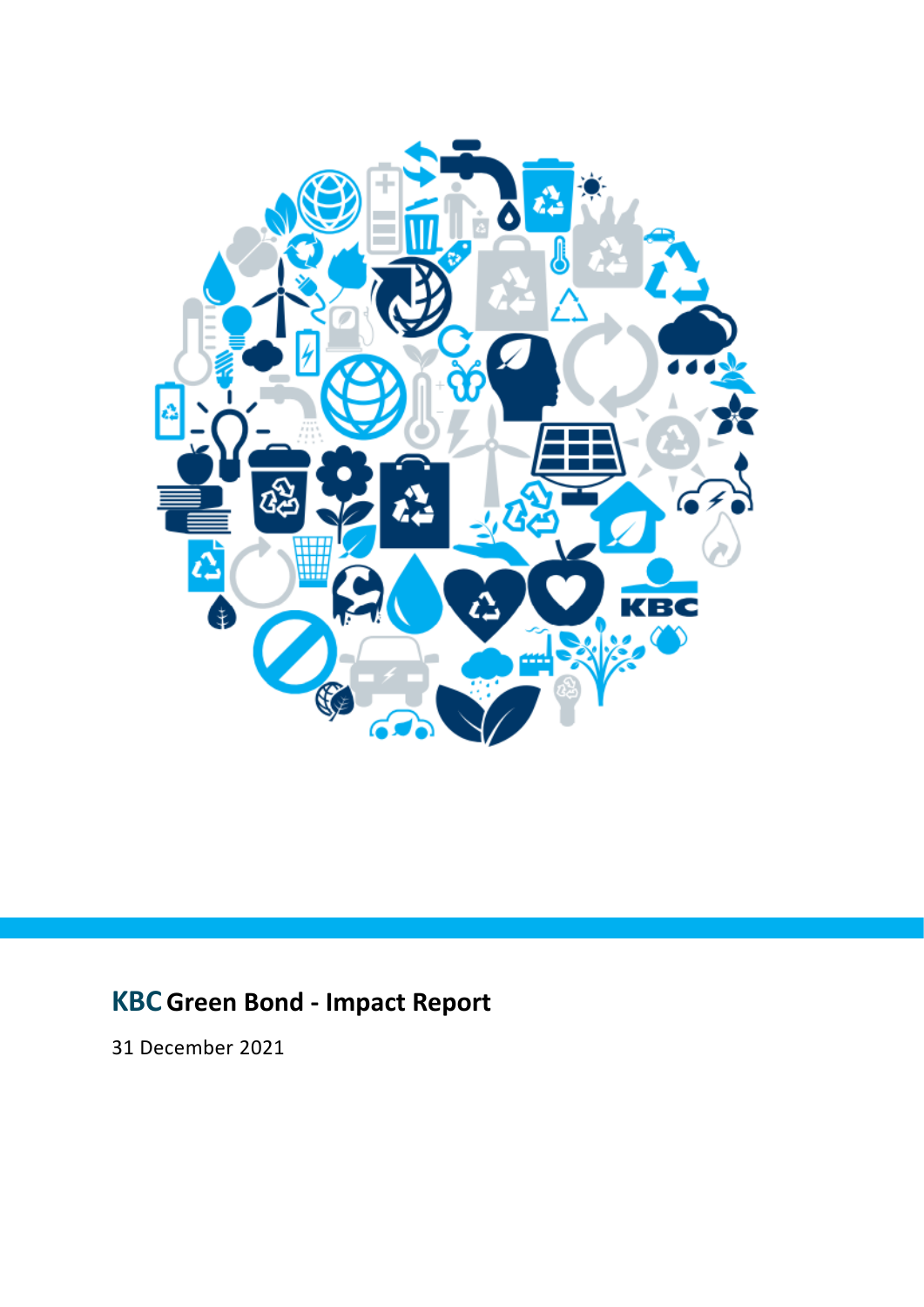# **Content**

| Appendix 1 - KBC Green Bond Framework - Use of proceeds and eligibility criteria 10 |  |
|-------------------------------------------------------------------------------------|--|
|                                                                                     |  |
|                                                                                     |  |

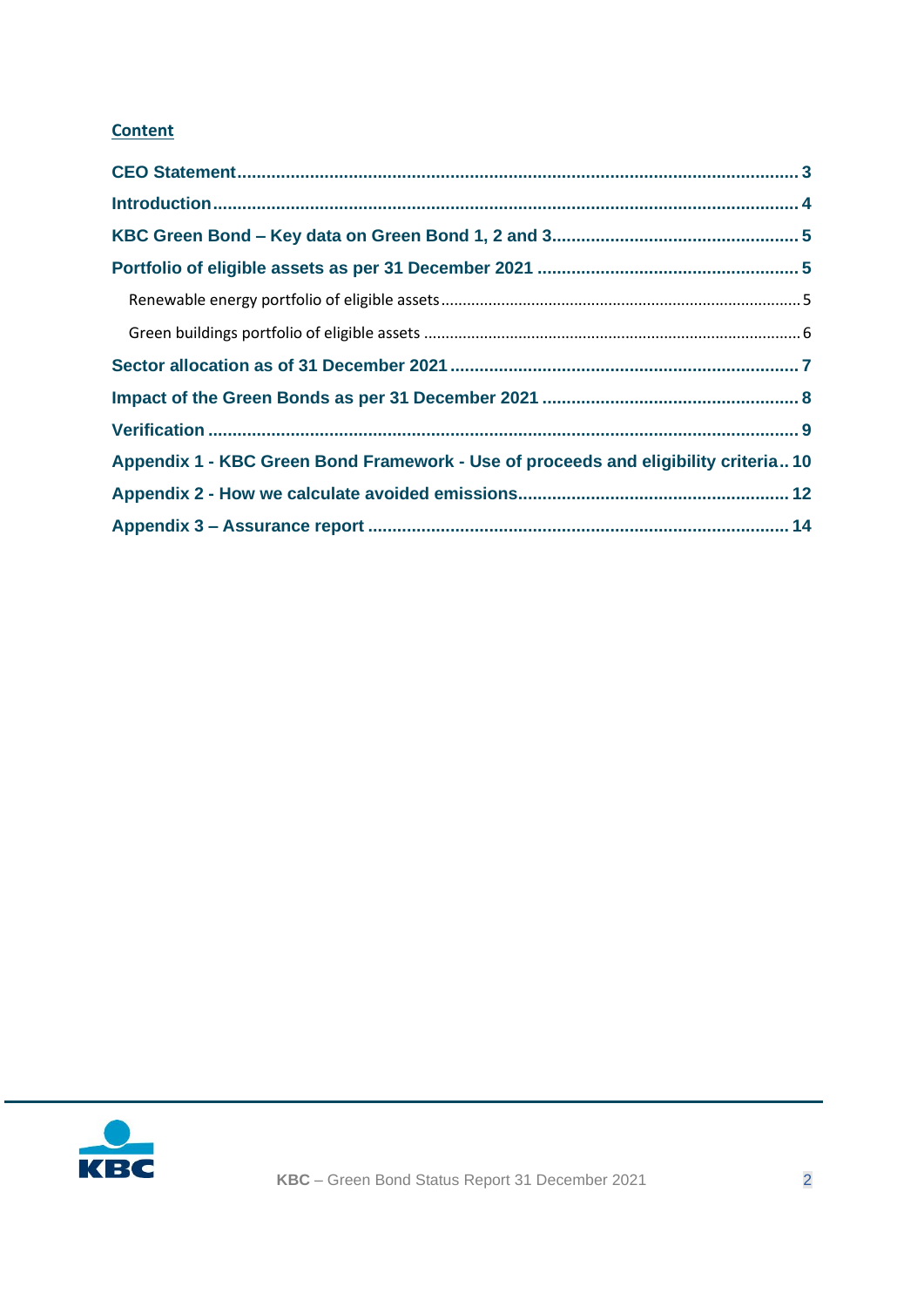# <span id="page-2-0"></span>**CEO Statement**

#### Dear Reader,

Climate change has hit the world hard in 2021 as it brought extreme weather events across the globe. Western Europe was battered by excessive rainfall which led to extreme floods in Germany and Belgium to name just two countries, often with fatal consequences.

We at KBC, are convinced that mitigating the impact of climate change on society and adapt ourselves accordingly should be a main priority. Therefore we have raised the bar substantially on our climate-related ambitions, in line with our engagement as a signatory of the UN's Collective Commitment to Climate Action (CCCA).

During 2021, we have taken all sorts of initiatives to make our business fundamentally more sustainable and climate resilient:

- All remaining direct coal exposure has been phased out in line with our commitment. Moreover, since November 2021, KBC Group no longer provides direct financing, insurance or advisory services to the exploration and extraction of all new oil and gas fields.
- 12 billion euro of financing contributing to environmental objectives.
- A first preliminary internal carbon price schedule was adopted, which we aim to use and apply gradually through pilots.
- We successfully issued our third 750-million euro KBC Green Bond in November 2021.
- We calculated the GHG emissions for the entire KBC Group's loan portfolio based on the PCAF (Partnership for Carbon Accounting Financials) methodology. The most material climate-sensitive sectors and product lines represent two third of the total Green House Gas emissions.
- We calculated the climate-related impact of our own investments and asset management portfolio through Trucost data and methodology.
- We became a net climate-neutral company as of this year through the voluntary offset of our remaining direct environmental footprint – which has already been substantially reduced in 2021 by 71% compared to base year 2015 – by means of high-quality climate projects. At the same time, we reached 100% renewable electricity consumption in 2021.
- We are delighted to see that our efforts have not gone unnoticed as this year we have been awarded the 'Best Disclosure' award by the International Awards for Climate-related Disclosures by Financial Institutions for our 2020 Sustainability Report

In our 2021 Annual Report and [Sustainability Report](https://multimediafiles.kbcgroup.eu/ng/published/kbccom/pdf/kbccom_landing_links/csr-sr-2021.pdf?zone=) , our achievements in the sustainability domain and our planned actions for 2022 are described in detail.

This fourth Impact Report gives information on the material scale and the impact of the first, second and third issuance of the KBC Green Bond as per 31 December 2021.

I hope you will read the impact report with interest and continue to support KBC in its Green Bond journey!

Johan Thijs, Chief Executive Officer KBC Group

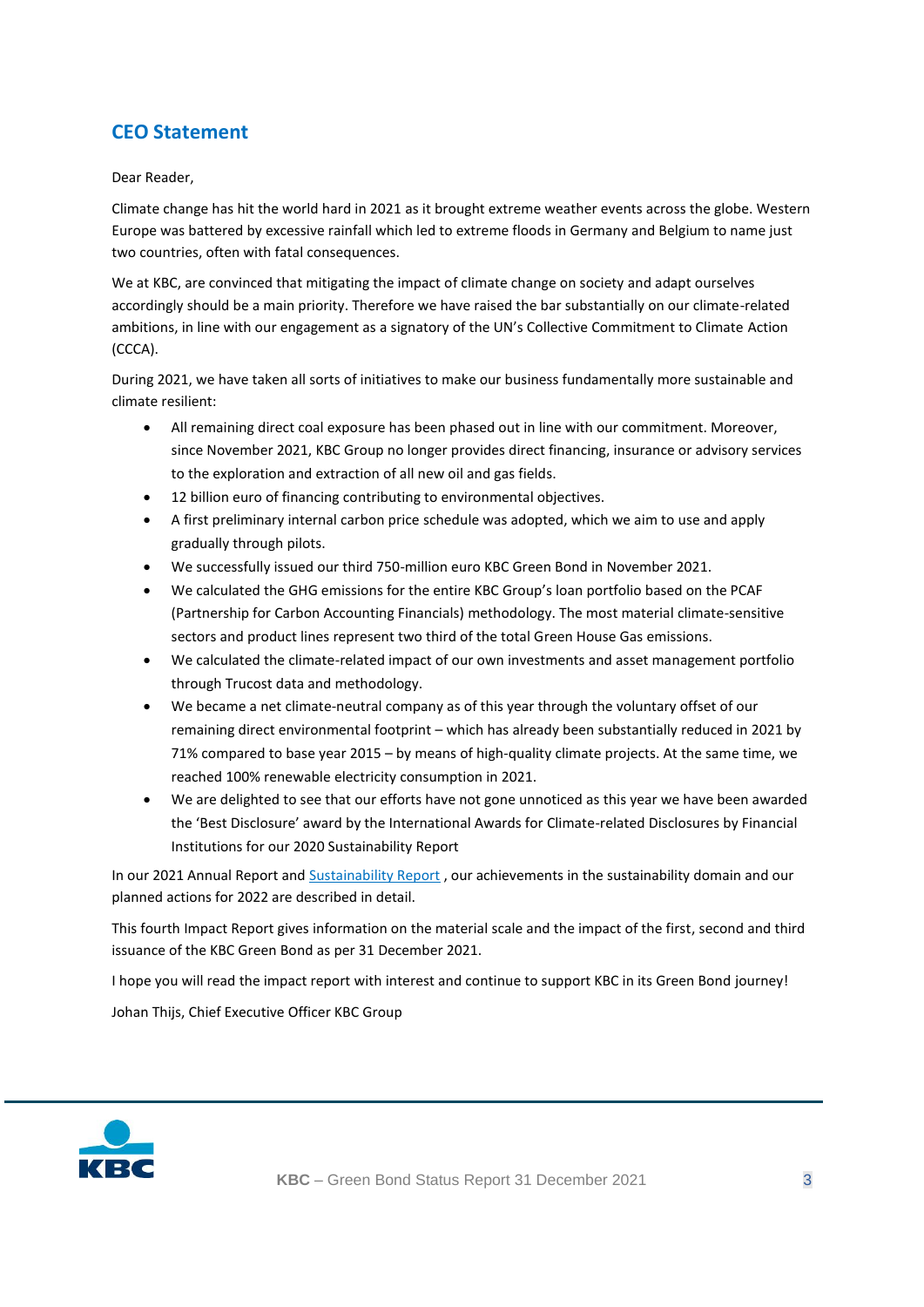### <span id="page-3-0"></span>**Introduction**

This report gives an overview of the allocation of eligible green assets to the three KBC Green Bonds and describes the impact of these Green Bonds on a portfolio level. The issuance of KBC Green Bonds is fully integrated in KBC's sustainability strategy.

Green Bonds are one of KBC's initiatives to contribute to a more sustainable future. The proceeds are used to finance projects that have a positive impact on the environment by reducing the emissions of greenhouse gases and promoting the sustainable use of resources and land: renewable energy, energy efficiency, clean transportation, green buildings, pollution prevention and control, water management and sustainable land use.

[KBC's Green Bond Framework](https://www.kbc.com/content/dam/kbccom/doc/investor-relations/7-Debt-issuance/Green-Bonds/20180605_KBC_GB_Framework.pdf) is exclusively used to finance or refinance, in whole or in part, projects and activities that clearly contribute to a more sustainable, climate resilient and low-carbon society. KBC's Green Bond Framework gives more in-depth information on each type of proceeds and contains the requirements for selection, allocation, reporting and verification. The KBC Green Bonds are issued under this framework that is aligned with the Green Bond Principles 2017 as stated in Sustainalytics.

After the introduction of the KBC Green Bond Framework in June 2018, KBC became the first Belgian financial institution to issue a 500 million euro green bond on 27 June 2018. A second 500 million euro issuance followed on 16 June 2020 and a third green bond of 750 million euro on 1 December 2021. All KBC Green Bonds are certified under the Climate Bonds Initiative's strict and internationally recognised Green Bond Standard.

The proceeds of the KBC Green Bonds are used for the financing and refinancing of renewable energy projects and green buildings in Flanders, i.e. newly constructed energy efficient residential buildings that comply with the energy efficiency requirements of the Flemish Region as of 2014 (E-level ≤ 60) and for which the first drawdown has occurred after January 1, 2016. The year of closing or date of construction is included in the overview of renewable energy assets and mortgages allocated to the green bonds – see below.

The Green Bond Committee decides on the final selection of the projects proposed by the KBC Business Units as Eligible Assets and thus instructs the labelling of the green assets. Based on the internal monitoring of the portfolio of Eligible Assets by Group Treasury, the Green Bond Committee reviews and approves allocations of bond proceeds to Eligible Assets on a quarterly basis.

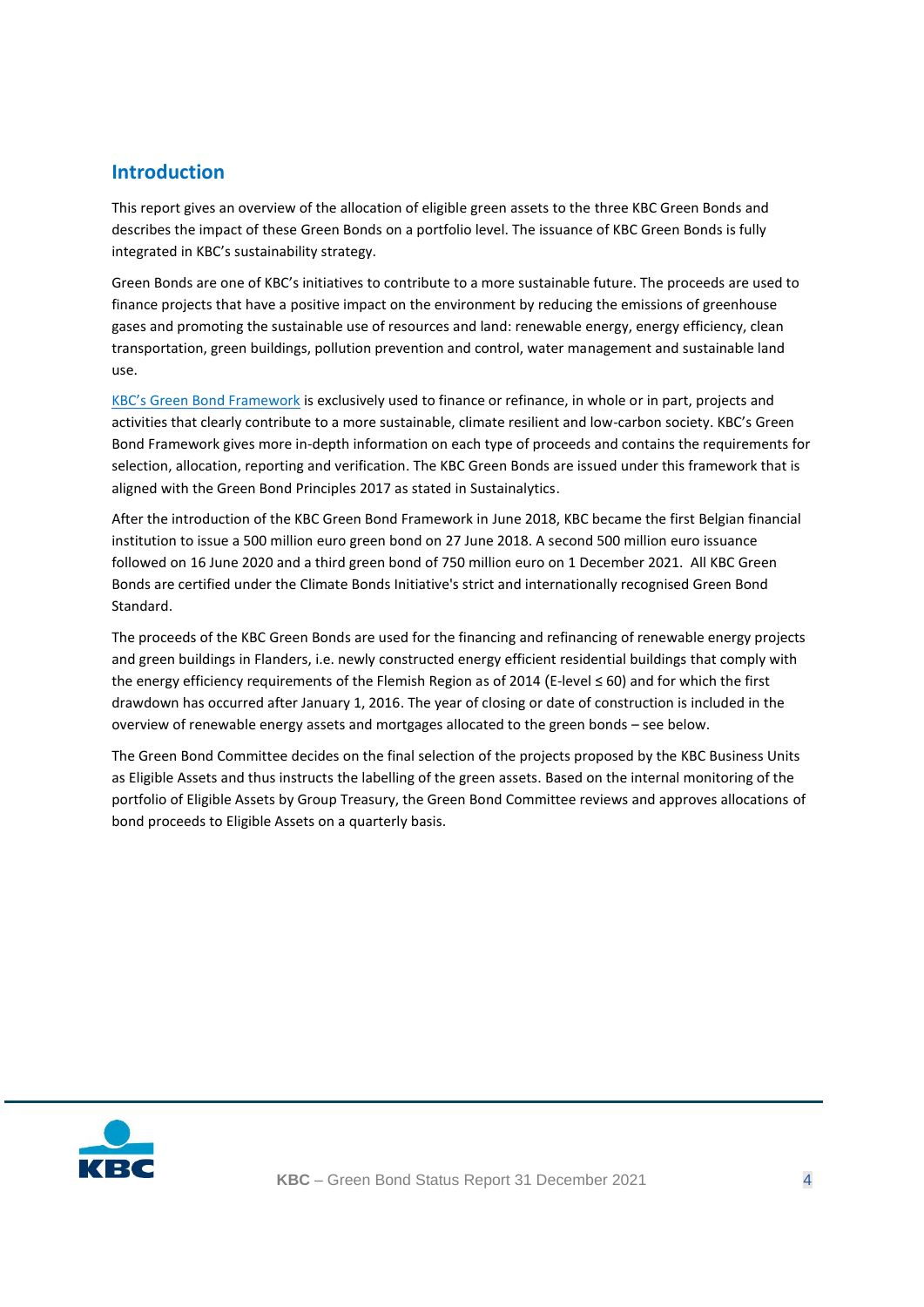|                                  | <b>Green Bond 1</b>         | <b>Green Bond 2</b>         | <b>Green Bond 3</b>         |
|----------------------------------|-----------------------------|-----------------------------|-----------------------------|
| <b>Issuer</b>                    | <b>KBC Group N.V</b>        | <b>KBC Group N.V</b>        | <b>KBC Group N.V</b>        |
| <b>ISIN</b>                      | BE0002602804                | BE0974365976                | BE0002832138                |
| <b>Issue Rating</b><br>(S&P/M/F) | A-/Baa1/A-                  | A-/Baa1/A-                  | A-/Baa1/A-                  |
| <b>Status</b>                    | Senior unsecured green bond | Senior unsecured green bond | Senior unsecured green bond |
| <b>Issue Amount</b>              | EUR 500,000,000             | EUR 500,000,000             | EUR 750,000,000             |
| Coupon                           | 0.875%                      | 0.375%                      | 0.250%                      |
| <b>Settlement</b>                | 27 June 2018                | 16 June 2020                | 1 December 2021             |
| <b>Maturity Date</b>             | 27 June 2023                | 16 June 2027                | 1 March 2027                |

## <span id="page-4-0"></span>**KBC Green Bond – Key data on Green Bond 1, 2 and 3**

# <span id="page-4-1"></span>**Portfolio of eligible assets as per 31 December 2021**

The Green Bond committee decided to select and label 2 238 million euro of assets in the portfolio of eligible green assets. The pool of residential loans related to Green Buildings amounts to 1 454 million euro. 784 million euro of green project finance is related to Renewable Energy projects. The granted amount of the Renewable energy portfolio though is 924 million euro. The loans for projects in constructions will increase the value of the Renewable Energy portfolio during the months to come.

#### <span id="page-4-2"></span>**Renewable energy portfolio of eligible assets**

KBC has specific targets on financing renewable energy production (at least 65% of its energy credit portfolio by 2030) to contribute to the transition to a low carbon economy. Status of this target by year end 2021 was 63%. As and when KBC issues a new bond, the newest renewable energy projects are included in this new bond

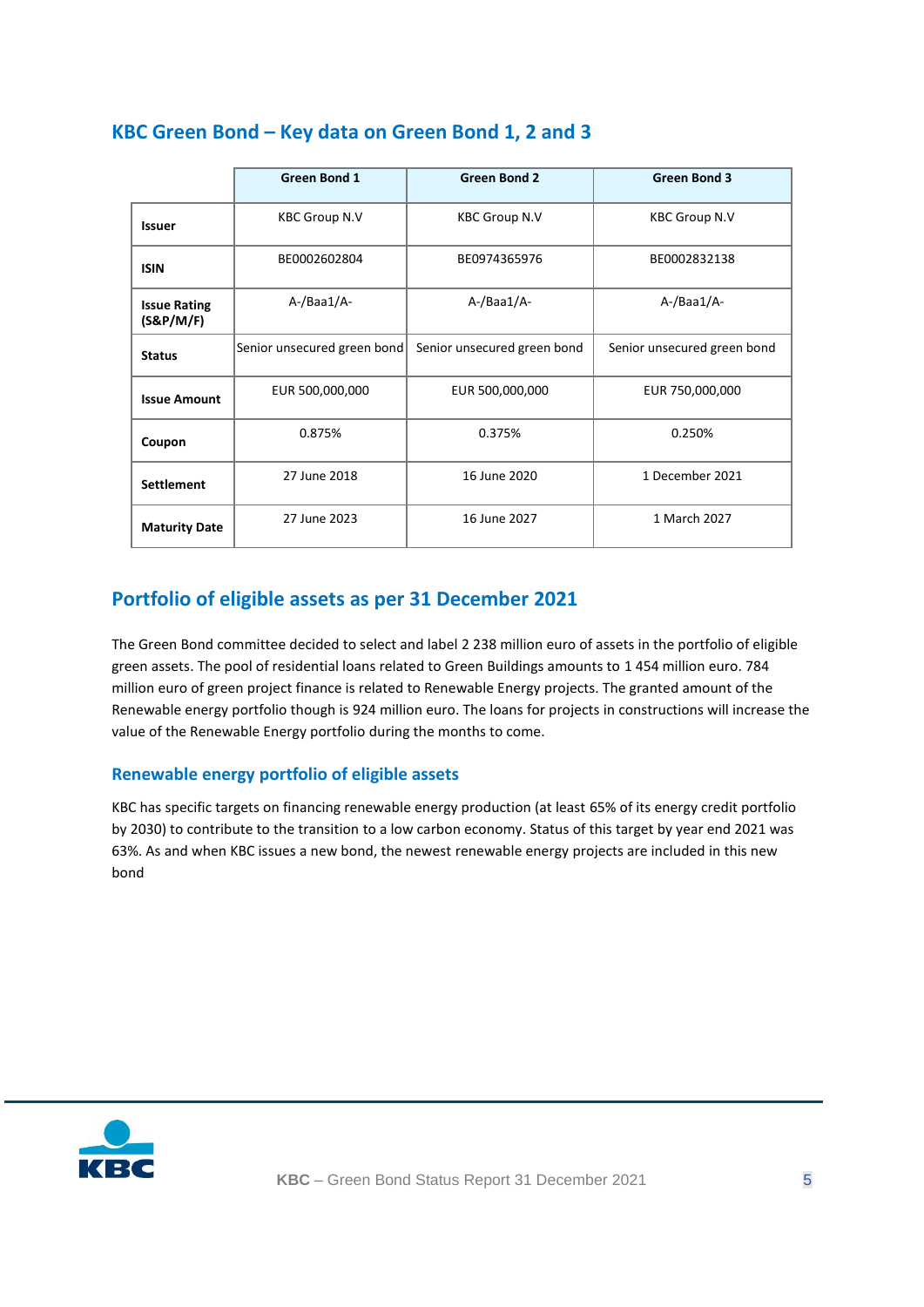| Year of<br>closing | Location               | <b>Status</b>             | <b>Technology</b> | <b>KBC</b> loan granted<br>amount in EUR | <b>KBC</b> loan<br>outstanding<br>amount in EUR | Loan maturity<br>date | Number of<br>Turbines /<br>panels | Capacity of<br>project in MW |
|--------------------|------------------------|---------------------------|-------------------|------------------------------------------|-------------------------------------------------|-----------------------|-----------------------------------|------------------------------|
| 2014               | Flanders               | Construction/Operational  | Wind              | 80 887 946 €                             | 70 470 225€                                     | 2/01/2030             | 25                                | 78,4                         |
| 2017               | Wallonia               | Operational               | Wind              | 19 950 000€                              | 19 950 000€                                     | 30/09/2032            | 6                                 | 19,2                         |
| 2016               | Off Shore - North Sea  | Operational               | Wind              | 89 706 482 €                             | 89 706 482 €                                    | 31/12/2035            | 42                                | 309,0                        |
| 2010               | Flanders               | Operational               | Solar             | 15 773 372 €                             | 15 773 372 €                                    | 30/09/2030            | 48                                | 18,9                         |
| 2018               | Off Shore - North Sea  | Construction              | Wind              | 52 161 172 €                             | 52 161 172 €                                    | 31/12/2037            | 58                                | 487,0                        |
| 2015               | On Shore - Flanders    | Operational               | Wind              | 3 793 461 €                              | 3 793 461 €                                     | 28/06/2030            | $\overline{2}$                    | 4,0                          |
| 2014               | On Shore - Flanders    | Operational               | Wind              | 2 772 966€                               | 2 772 966€                                      | 31/12/2029            | $\overline{2}$                    | 4,0                          |
| 2014               | On Shore - Flanders    | Operational               | Wind              | 1 191 637€                               | 1 191 637€                                      | 31/12/2029            | $\mathbf{1}$                      | 2,0                          |
| 2016               | On Shore - Flanders    | Operational               | Wind              | 9 384 457€                               | 9 384 457€                                      | 30/06/2031            | 3                                 | 9,0                          |
| 2016               | On Shore - Flanders    | Operational               | Wind              | 7687797€                                 | 7 687 797€                                      | 31/12/2031            | 4                                 | 9,2                          |
| 2014               | On Shore - Flanders    | Operational               | Wind              | 8 807 756€                               | 8 807 756 €                                     | 31/12/2029            | 3                                 | 9,6                          |
| 2017               | On Shore - Flanders    | Operational               | Wind              | 3 081 452€                               | 3 081 452 €                                     | 31/12/2031            | $\mathbf{1}$                      | 3,0                          |
| 2016               | On Shore - Flanders    | Operational               | Wind              | 3 709 636€                               | 3 709 636€                                      | 31/12/2031            | $\mathbf 1$                       | 3,0                          |
| 2018               | On Shore - Flanders    | Operational               | Wind              | 6420370€                                 | 6420370€                                        | 30/06/2033            | 3                                 | 6,0                          |
| 2017               | On Shore - Flanders    | Operational               | Wind              | 8 133 786 €                              | 8 133 786€                                      | 30/06/2033            | $\overline{2}$                    | 7,2                          |
| 2015               | On Shore - Flanders    | Operational               | Wind              | 5 233 375 €                              | 5 233 375 €                                     | 21/12/2025            | 10                                | 20,3                         |
| 2016               | On Shore - Flanders    | Operational               | Wind              | 12 660 078€                              | 12 660 078€                                     | 28/06/2030            | 13                                | 33,0                         |
| 2017               | On Shore - Flanders    | Operational               | Wind              | 59 521 000€                              | 55 964 000€                                     | 28/11/2031            | 17                                | 50,5                         |
| 2016               | On Shore - Wallonia    | Operational               | Wind              | 9479296€                                 | 9479296€                                        | 31/12/2031            | 9                                 | 23,5                         |
| 2019               | On shore - NL          | Construction              | Wind              | 77 697 948€                              | 74 282 314 €                                    | 30/06/2036            | 89                                | 382,7                        |
| 2017               | Off Shore - North Sea  | Operational               | Wind              | 40 848 775 €                             | 40 848 775 €                                    | 31/12/2029            | 55                                | 165,0                        |
| 2010               | Off Shore - North Sea  | Operational               | Wind              | 46 241 031 €                             | 46 241 031€                                     | 23/11/2028            | 54                                | 325,7                        |
| 2018               | Off Shore - North Sea  | Operational               | Wind              | 49 469 489€                              | 49 469 489€                                     | 30/06/2035            | 50                                | 165,0                        |
| 2018               | Off Shore - North Sea  | Operational               | Wind              | 32 461 955 €                             | 28 530 846 €                                    | 31/12/2036            | 23                                | 219,0                        |
| 2017               | Off Shore - North Sea  | Operational               | Wind              | 41 439 606€                              | 41 439 606€                                     | 30/06/2032            | 72                                | 216,0                        |
| 2020               | On Shore - Flanders    | Operational               | Wind              | 6 870 145 €                              | 6 861 744 €                                     | 30/06/2036            | $\mathbf 1$                       | 4,0                          |
| 2019               | On Shore - Flanders    | Operational               | Wind              | 10 452 555€                              | 10 452 555€                                     | 30/06/2036            | $\overline{2}$                    | 8,0                          |
| 2020               | On Shore - Flanders    | Operational               | Wind              | 16 323 850€                              | 16 323 850€                                     | 30/06/2036            | 3                                 | 12,0                         |
| 2020               | On Shore - Flanders    | Operational               | Wind              | 5 188 542€                               | 5 188 542€                                      | 28/06/2041            | $\mathbf 1$                       | 4,5                          |
| 2020               | On shore - NL          | Construction              | Wind              | 46 922 447 €                             | 16 300 651€                                     | 30/09/2038            | 19                                | 79,8                         |
| 2020               | On shore - Wallonia    | Operational/ Construction | Wind              | 48 212 700€                              | 35 193 847 €                                    | 30/04/2036            | 12                                | 37,0                         |
| 2021               | On Shore - Flanders    | Construction              | Wind              | 5 053 169€                               | 929 825€                                        | 31/12/2041            | $\mathbf{1}$                      | 4,3                          |
| 2021               | On Shore - Flanders    | Construction              | Wind              | 5 745 231€                               | 3 621 383€                                      | 31/12/2036            | $\overline{2}$                    | 7.2                          |
| 2021               | On Shore - Flanders    | Construction              | Wind              | 4 775 337€                               | 3 827 718 €                                     | 31/12/2036            | $\mathbf 1$                       | 3,6                          |
| 2021               | On Shore - Flanders    | Construction              | Wind              | 36 873 631 €                             | 11 511 781 €                                    | 31/12/2041            | 6                                 | 30,8                         |
| 2021               | Off Shore - Baltic Sea | Construction              | Wind              | 49 480 356 €                             | 6 777 272€                                      | 31/12/2042            | 27                                | 256,5                        |

#### The following loans are included in our green asset portfolio:

#### <span id="page-5-0"></span>**Green buildings portfolio of eligible assets**

The labelled portfolio of assets consists of mortgage loans for new residential real estate in Flanders that comply with the energy efficiency requirements of the Flemish Region as of 2014 (E-level ≤ 60, corresponds to 100 kWh/m²) and for which the first drawdown has occurred after January 1, 2016. Of the labeled mortgages portfolio, 66% was initiated only in the last three years.

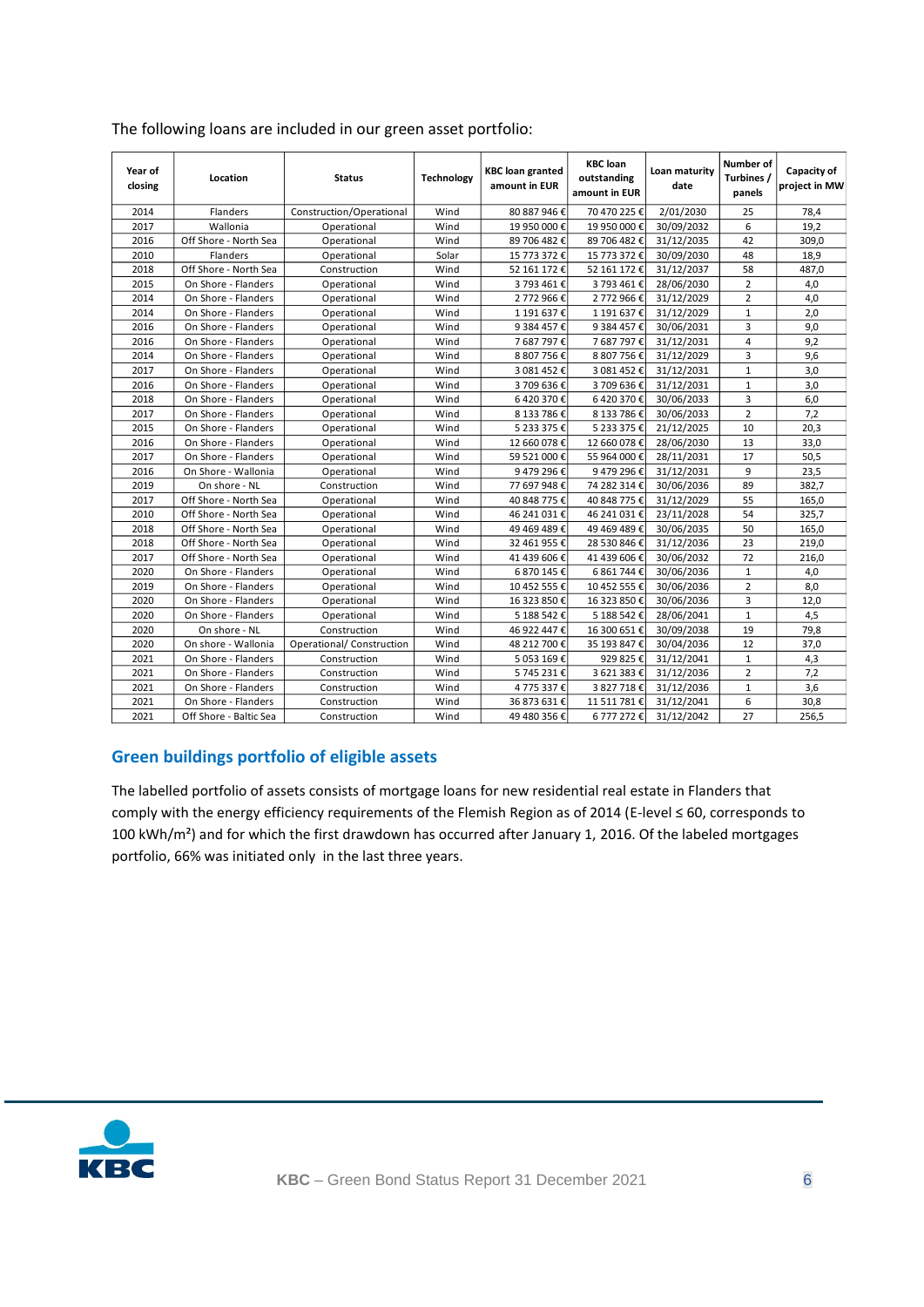| Date of<br>construction | Date of<br>mortgage<br><b>loan</b><br>commitment | <b>Asset location</b> | <b>Committed</b><br>loan amount | <b>Outstanding</b><br>loan amount | Left to draw | <b>Number</b><br>of loans |
|-------------------------|--------------------------------------------------|-----------------------|---------------------------------|-----------------------------------|--------------|---------------------------|
| 2016                    | 2016                                             | <b>Flanders</b>       | 15 389 887 €                    | 11 547 574 €                      |              | 87                        |
| 2017                    | 2016                                             | <b>Flanders</b>       | 43 876 342 €                    | 33 591 189 €                      |              | 251                       |
|                         | 2017                                             | <b>Flanders</b>       | 246 320 323 €                   | 189 834 211 €                     |              | 1 4 3 0                   |
| 2018                    | 2016                                             | <b>Flanders</b>       | 1 209 161 €                     | 981 125 €                         |              | 10                        |
|                         | 2017                                             | <b>Flanders</b>       | 28 913 155 €                    | 22 675 764 €                      |              | 200                       |
|                         | 2018                                             | <b>Flanders</b>       | 292 531 544 €                   | 243 675 609 €                     |              | 1619                      |
| 2019                    | 2017                                             | <b>Flanders</b>       | 497 575 €                       | 437 859€                          |              | $\overline{4}$            |
|                         | 2018                                             | <b>Flanders</b>       | 29 504 157 €                    | 25 102 369 €                      |              | 184                       |
|                         | 2019                                             | <b>Flanders</b>       | 405 354 125 €                   | 363 182 615 €                     | 2 083 766 €  | 2075                      |
| 2020                    | 2018                                             | <b>Flanders</b>       | 1 989 865 €                     | 1844 252 €                        |              | 6                         |
|                         | 2019                                             | <b>Flanders</b>       | 98 074 318 €                    | 91 467 153 €                      | 1883 588€    | 479                       |
|                         | 2020                                             | <b>Flanders</b>       | 219 587 025 €                   | 208 057 538 €                     | 11 130 086 € | 980                       |
| 2021                    | 2019                                             | <b>Flanders</b>       | 6 687 730 €                     | 6482549€                          | 1 173 705 €  | 30                        |
|                         | 2020                                             | <b>Flanders</b>       | 24 412 345 €                    | 23 848 601 €                      | 5 801 764 €  | 105                       |
|                         | 2021                                             | <b>Flanders</b>       | 237 106 916 €                   | 231 698 135 €                     | 48 359 773 € | 1 0 3 0                   |
| <b>Total</b>            |                                                  |                       | 1 651 454 469 €                 | 1454426545€                       | 70 432 683 € | 8 4 9 0                   |



## <span id="page-6-0"></span>**Sector allocation as of 31 December 2021**

As of 31 December 2021, the 500 million euro proceeds of the Green Bond 1 were allocated for 304.1 million euro to the Green Building residential real estate sector and for 195.9 million euro to the Renewable Energy power generation sector.

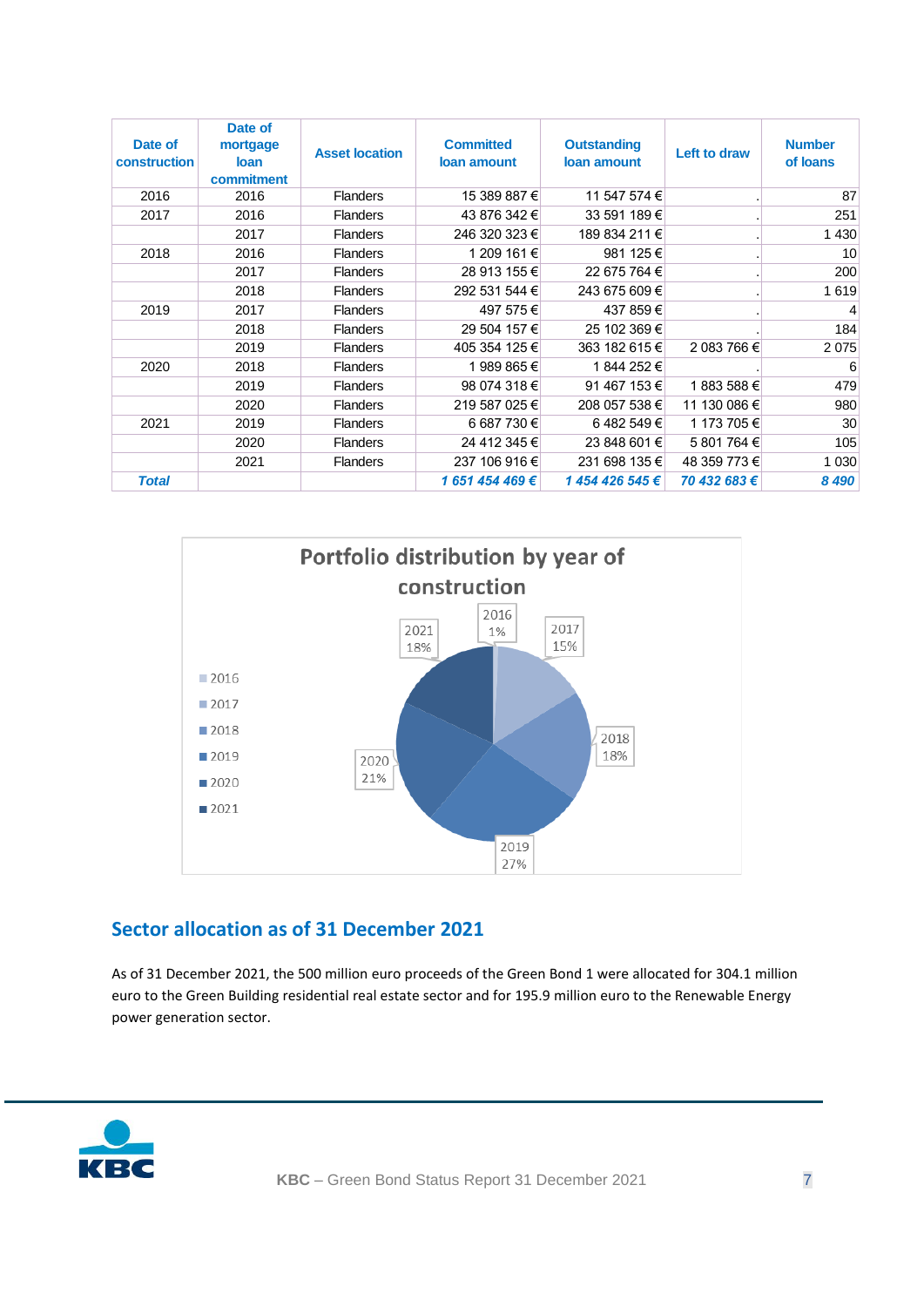The 500 million euro proceeds for the issuance of Green Bond 2 are allocated for 235.2 million euro to the Green Building residential real estate sector and for 264.8 million euro to the Renewable Energy power generation sector.

The 750 million euro proceeds for the issuance of Green Bond 3 are allocated for 426.5 million euro to the Green Building residential real estate sector and for 323.5 million euro to the Renewable Energy power generation sector.



# <span id="page-7-0"></span>**Impact of the Green Bonds as per 31 December 2021**

The annual avoided emissions related to the KBC Green Bond 1 totalled 82 277 tonnes of CO<sub>2</sub> or 165 tonnes per 1 million euro invested. The annual avoided emissions related to the KBC Green Bond 2 totalled 88 408 tonnes of CO<sub>2</sub> or 177 tonnes per 1 million euro invested. The annual avoided emissions related to the KBC Green Bond 3 totalled 128 105 tonnes of CO<sub>2</sub> or 171 tonnes per 1 million euro invested. Information on the methodology to calculate the avoided CO<sub>2</sub>-emissions is provided in Appendix 2.

|                                                           | <b>Overview of the KBC Green Bond assets and annual impact</b> |                          |  |  |  |
|-----------------------------------------------------------|----------------------------------------------------------------|--------------------------|--|--|--|
| <b>Green Bond 1</b>                                       |                                                                |                          |  |  |  |
|                                                           | <b>Renewable Energy</b>                                        | <b>Green Buildings</b>   |  |  |  |
| <b>Allocated amount</b>                                   | EUR $\bigcirc$ 195.9 mio                                       | EUR $\bigcirc$ 304.1 mio |  |  |  |
| <b>Electricity produced/energy saved (MWh)</b>            | 378 038                                                        | 25 951                   |  |  |  |
| <b>Avoided CO<sub>2</sub> emissions (tonnes)</b>          | 77415                                                          | 4862                     |  |  |  |
| <b>Green Bond 2</b>                                       |                                                                |                          |  |  |  |
| <b>Allocated amount</b>                                   | EUR $\bigcirc$ 264.8 mio                                       | EUR $\bigcirc$ 235.2 mio |  |  |  |
| <b>Electricity produced/energy saved (MWh)</b><br>413 354 |                                                                | 20 075                   |  |  |  |
| <b>Avoided CO<sub>2</sub> emissions (tonnes)</b>          | 84 647                                                         | 3761                     |  |  |  |

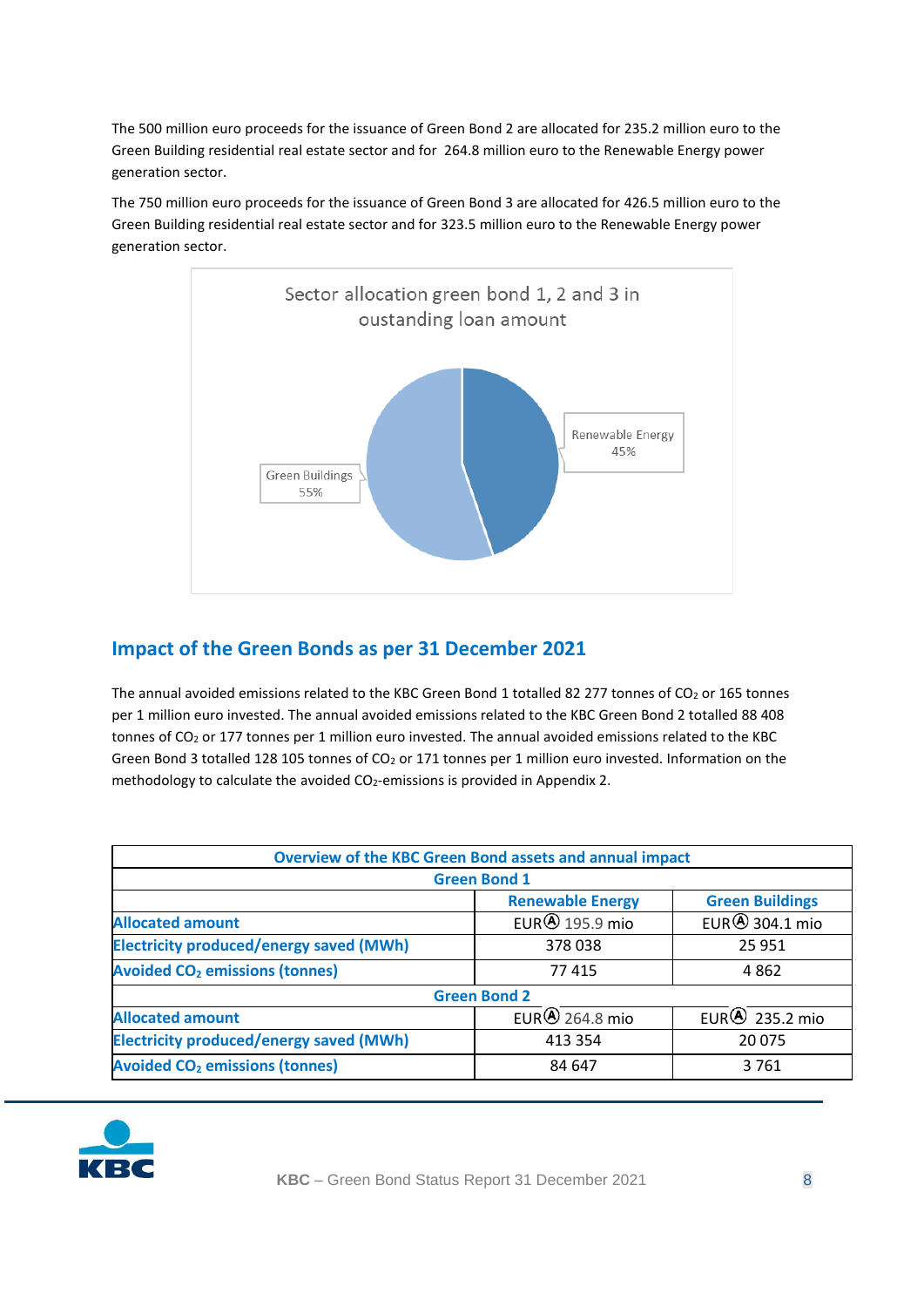| <b>Green Bond 3</b>                              |                          |                          |  |
|--------------------------------------------------|--------------------------|--------------------------|--|
| <b>Allocated amount</b>                          | EUR $\bigcirc$ 323.5 mio | EUR $\bigcirc$ 426.5 mio |  |
| <b>Electricity produced/energy saved (MWh)</b>   | 592 276                  | 36 395                   |  |
| <b>Avoided CO<sub>2</sub> emissions (tonnes)</b> | 121 286                  | 6819                     |  |



The increase in avoided emissions for Green Bond 1 is almost entirely due to the increase of the share of claimed renewable electricity on the grid and the resulting increase of the carbon intensity for the residual mix. In the 2020 impact report for Green Bond 2, one of the renewable energy assets was still under construction but nevertheless already included in the avoided emission calculations, strictu-sensu this was leading to an overestimation of the actual avoided emissions of approximately 52 000 tonnes CO2e. For the 2022 impact report we only take into account these assets which are already operational for our financed emission calculation. Going forward, the avoided emissions of our Green Bond portfolio will increase when all financed renewable assets become operational.

## <span id="page-8-0"></span>**Verification**

Before the first issuance was launched, Sustainalytics provided a second opinion to verify the compliance of the Green Bond Framework with the Green Bond Principles.

In the context of its certification with the Climate Bonds Initiative standards, PwC provided assurance on the allocation of proceeds. The Assurance Report can be found in Appendix 3.

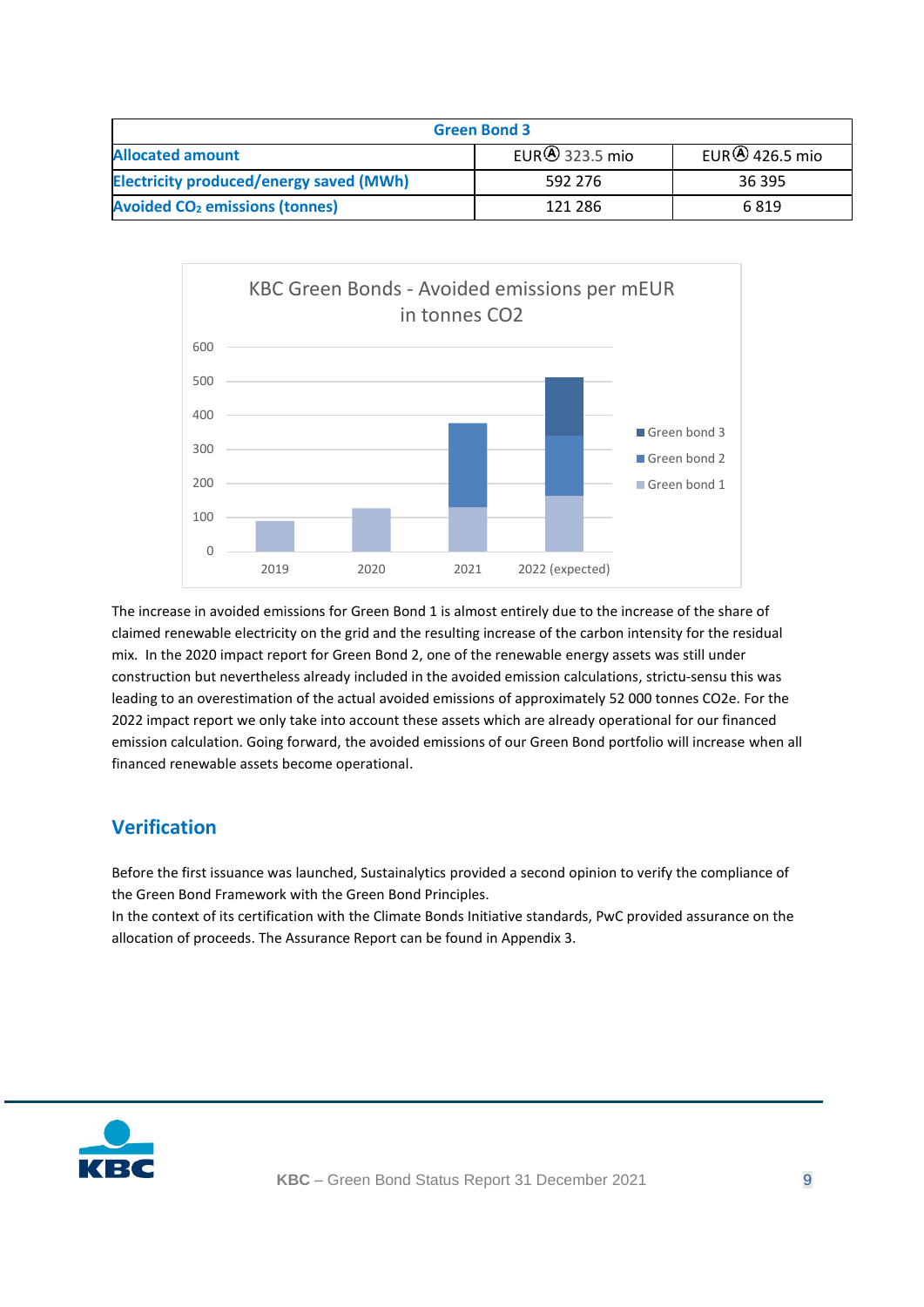# <span id="page-9-0"></span>**Appendix 1 - KBC Green Bond Framework - Use of proceeds and eligibility criteria**

| 1.<br><b>Renewable Energy</b>        |                                                                                                                                                                                               |  |  |  |
|--------------------------------------|-----------------------------------------------------------------------------------------------------------------------------------------------------------------------------------------------|--|--|--|
| Renewable energy power<br>generation | Loans to finance equipment, development, manufacturing,<br>$\bullet$<br>construction, operation, distribution and maintenance of<br>renewable energy generation sources:                      |  |  |  |
|                                      | Onshore and offshore wind energy<br>$\circ$<br>Solar energy<br>$\circ$<br>Geothermal energy (with direct emissions $\leq 100$ g<br>$\circ$                                                    |  |  |  |
|                                      | CO <sub>2</sub> /kWh)                                                                                                                                                                         |  |  |  |
|                                      | Energy from biomass, that is:<br>$\circ$<br>not grown in areas converted from land with<br>previously high carbon stock such as wetlands or<br>forests                                        |  |  |  |
|                                      | not obtained from land with high biodiversity such<br>$\blacksquare$<br>as primary forests or highly biodiverse grasslands<br>not suitable for human consumption<br>٠<br>$\blacksquare$       |  |  |  |
|                                      | and subject to sustainable transport <sup>1</sup> : no<br>excessive transport of input material or end<br>product                                                                             |  |  |  |
| <b>Energy Efficiency</b><br>2.       | Waste-to-energy<br>$\circ$                                                                                                                                                                    |  |  |  |
|                                      | 'Green energy loans' for home improvements of KBC retail<br>$\bullet$                                                                                                                         |  |  |  |
| <b>KBC 'Green Energy Loans'</b>      | clients where at least 50% of the home improvements are for<br>energy-efficiency purposes, including:                                                                                         |  |  |  |
|                                      | new central heating or solar boilers<br>o<br>water pumps and other geothermal energy systems<br>o<br>high-efficiency glazing<br>$\circ$                                                       |  |  |  |
|                                      | new insulation<br>$\circ$<br>thermostatic taps<br>o                                                                                                                                           |  |  |  |
|                                      | solar panels<br>o<br>energy audits<br>$\circ$                                                                                                                                                 |  |  |  |
|                                      | Note: As retail clients are required to use at least 50% of the loan for<br>energy-efficiency purposes, conservatively 50% of the outstanding loan<br>amount is viewed as 'eligible'.         |  |  |  |
| 3.<br><b>Clean Transportation</b>    |                                                                                                                                                                                               |  |  |  |
| Low carbon land transport            | Loans to finance low carbon land transport:<br>$\bullet$                                                                                                                                      |  |  |  |
|                                      | Public passenger transport, including electric, hybrid-<br>$\circ$<br>electric, hydrogen or other non-fossil fuel vehicles, rail<br>transport, metros, trams, cable cars, and bicycle schemes |  |  |  |
|                                      | Private light-duty and heavy goods vehicles that are<br>o<br>electric, hybrid-electric, hydrogen or other non-fossil fuel<br>based.                                                           |  |  |  |
|                                      | Dedicated freight railway lines (excluding transport with<br>o<br>the main objective of transporting fossil fuels)                                                                            |  |  |  |
|                                      | Supporting infrastructure for low carbon land transport e.g.<br>$\mathsf{o}$<br>IT upgrades, signalling, communication technologies and<br>charging infrastructure                            |  |  |  |

<sup>1</sup> As normal course of business, except for some small local biomass plants, all biomass related projects of KBC are screened on case-by-case basis by the KBC Corporate Sustainability Department

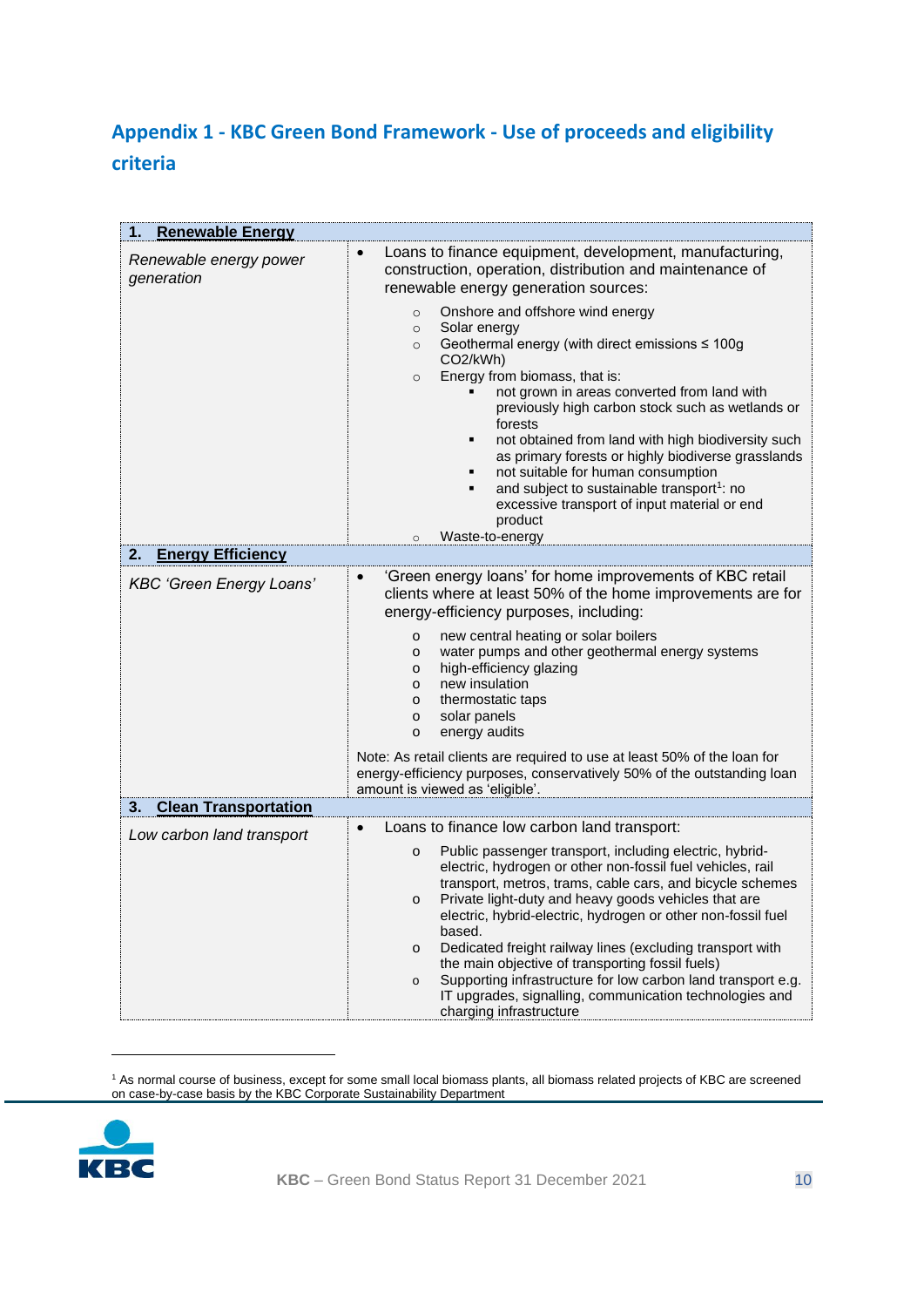| <b>Green Buildings</b><br>4.                    |                                                                                                                                                                                                                                                                                                                                                                   |  |  |  |
|-------------------------------------------------|-------------------------------------------------------------------------------------------------------------------------------------------------------------------------------------------------------------------------------------------------------------------------------------------------------------------------------------------------------------------|--|--|--|
| Residential real estate                         | Real estate loans for newly constructed energy efficient<br>residential buildings in the Flemish Region that comply with<br>the "Energieprestatie en Binnenklimaat" (EPB) requirements<br>included in the building code of the Flemish Region as of<br>2014 or later (E-level $\leq 60$ ) and for which the first drawdown<br>has occurred after January 1, 2016. |  |  |  |
| Commercial real estate                          | New or recently built commercial real estate buildings<br>$\bullet$<br>belonging to the top 15% of the commercial real estate<br>building stock in terms of energy performance in the country<br>of location, or which have obtained any of the following<br>green building certificates:                                                                         |  |  |  |
|                                                 | LEED: [≥ "Gold"]<br>$\circ$<br>BREEAM: [≥ "Very Good"]<br>$\circ$<br>HQE: [≥ "Excellent"]<br>$\circ$                                                                                                                                                                                                                                                              |  |  |  |
| <b>Pollution Prevention &amp; Control</b><br>5. |                                                                                                                                                                                                                                                                                                                                                                   |  |  |  |
| Waste reduction & recycling                     | Loans to finance equipment, development, manufacturing,<br>construction, operation and maintenance of facilities and<br>infrastructure for waste prevention, reduction and recycling,<br>including:                                                                                                                                                               |  |  |  |
|                                                 | sharing, repairing, reusing, refurbishing and remanufacturing of<br>o<br>goods and recycling of waste                                                                                                                                                                                                                                                             |  |  |  |
| <b>Water Management</b><br>6.                   |                                                                                                                                                                                                                                                                                                                                                                   |  |  |  |
| Sustainable water &<br>wastewater management    | Loans to finance equipment, development, manufacturing,<br>construction, operation and maintenance of:                                                                                                                                                                                                                                                            |  |  |  |
|                                                 | water recycling and wastewater treatment facilities<br>o<br>water storage facilities<br>о<br>water distribution systems with improved efficiency/quality<br>o<br>urban drainage systems<br>о<br>flood mitigation infrastructure, such as infiltration infrastructure<br>o                                                                                         |  |  |  |
| <b>Sustainable Land Use</b><br>7.               |                                                                                                                                                                                                                                                                                                                                                                   |  |  |  |
| Sustainable land use                            | Loans to finance sustainable land use:                                                                                                                                                                                                                                                                                                                            |  |  |  |
|                                                 | Sustainable agriculture in the EU, comprised of organic<br>0<br>farming as certified in compliance with the EU and national<br>regulation                                                                                                                                                                                                                         |  |  |  |
|                                                 | Environmentally sustainable forestry <sup>2</sup> including afforestation or<br>o<br>reforestation, and preservation or restoration of natural<br>landscapes soil remediation                                                                                                                                                                                     |  |  |  |

*<sup>2</sup> Defined as PEFC or FSC certified forestry*

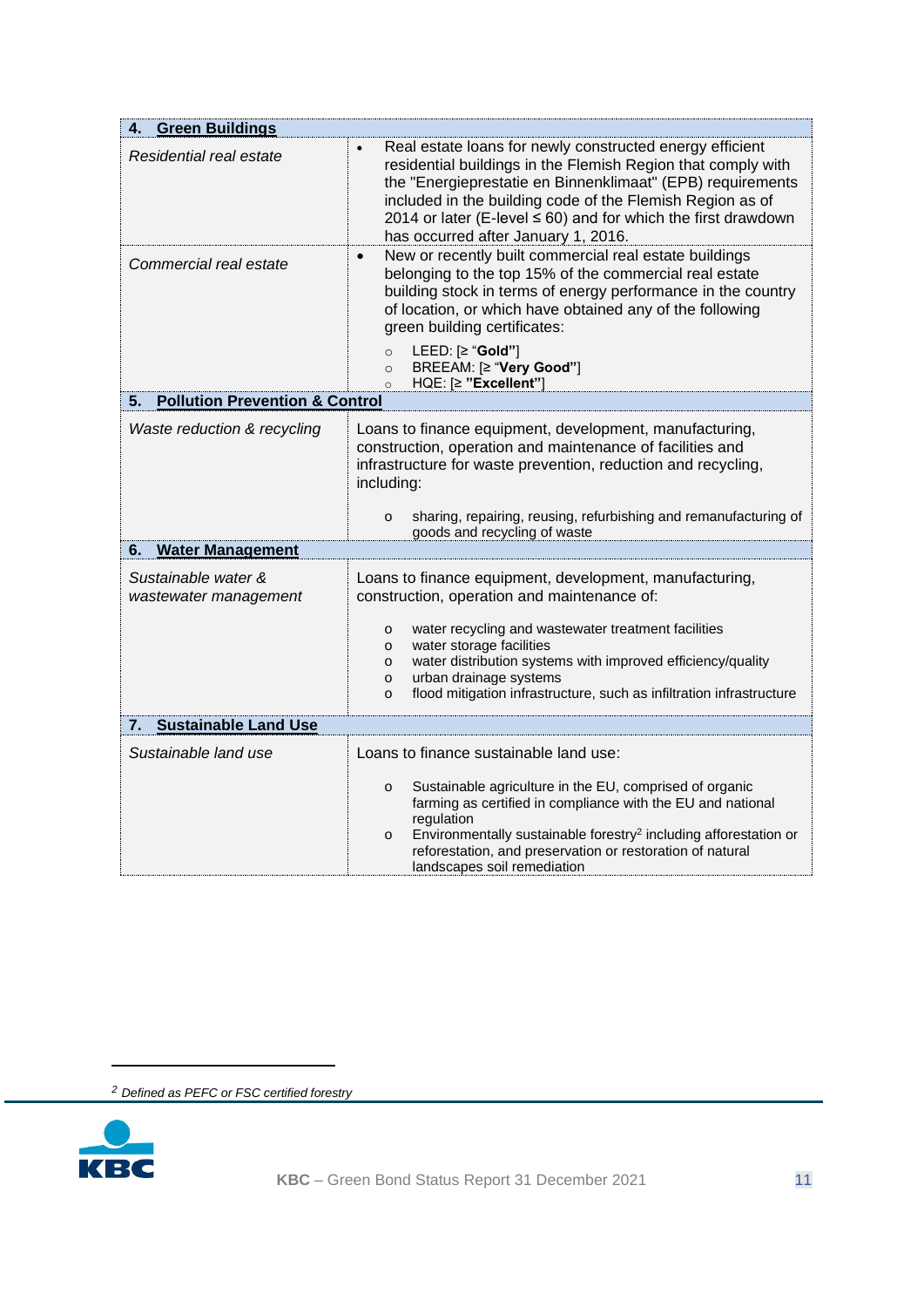# <span id="page-11-0"></span>**Appendix 2 - How we calculate avoided emissions**

#### **Green building-residential real estate**

Key principles

- 1. Financing share: the avoided emissions calculation is applied to the financing share of the amount allocated to Green Buildings
- 2. To calculate avoided emissions, we compare the energy performance of these Green Buildings with the energy performance of an average dwelling in Flanders (Belgium) and convert it to CO<sub>2</sub>eemissions.
- 3. All calculations are based on publicly available data.

To calculate the avoided emissions, we have developed an internal methodology which has subsequently been verified by a specialised consultancy firm, Vinçotte. This independent verification consisted of a review of the methodology, of the secondary data and the emission factors input as well of used and the avoided greenhouse gas emissions calculations for the allocated assets at the time of issuance. For the calculations as of 31/12/2021, the same methodology is used and the emission factors have been updated.

To determine the baseline of average dwelling energy efficiency, we use average data on usable floor area for new apartments and houses and average data on electricity and energy consumption for heating per household. The calculation of the heat-related primary energy consumption is based on the average share of the main energy sources used for heating by households in Flanders: heating oil, natural gas and electricity.

For new houses and apartments, we assume the same floor area and electricity consumption (excl. for heating) as for average dwellings. Since 2006, new buildings need to comply with specific energy performance requirements, expressed as E-levels. E-levels must be recalculated to energy performance in kWh/m<sup>2</sup> based on statistical data of the Flemish government.

To translate the energy performance to the use of primary energy sources, the conservative assumption was made that in green buildings the same share and type of primary energy sources are used for heating as in average dwellings.

To calculate the avoided emissions, the energy use per source is converted into CO<sub>2</sub>e-emissions using the following conversion factors:

- for heating oil and gas: UK Government GHG Conversion Factors for Company Reporting 2020

- for electricity: Association of Issuing Bodies - European Residual Mixes 2019

#### **Renewable Energy**

The impact of Renewable Energy projects is calculated based on the expected average electricity production of the financed projects and prorated according to the share of KBC in the total loan size. For the conversion of capacity to average electricity production we use the following factors:

- − 3500 full load hours for offshore wind
- − 2250 full load hours for onshore wind
- − 95% efficiency for PV-panels.

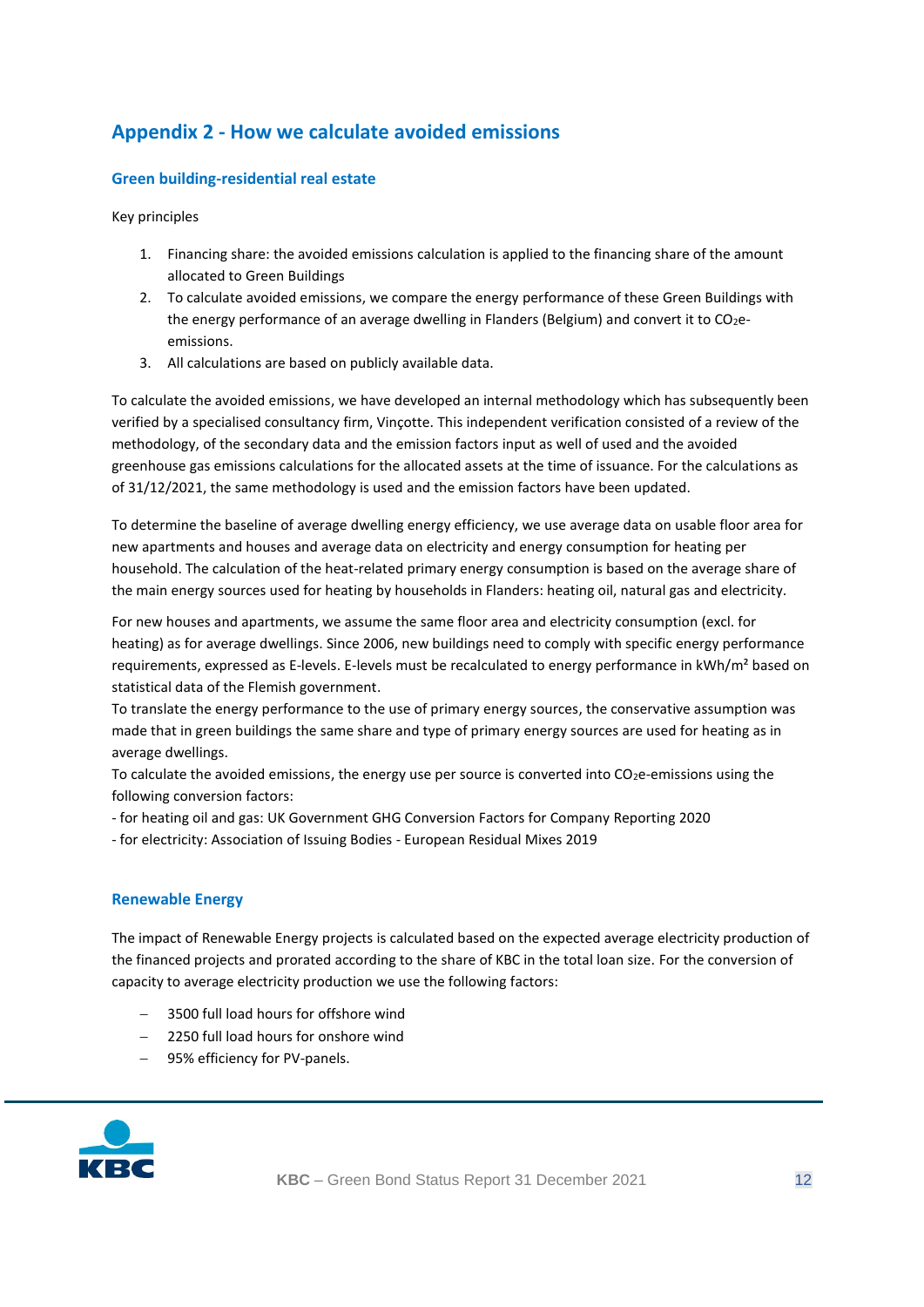In order to avoid overestimation we only take into account the renewable assets which are operational and exclude the ones still under construction.

For calculation of the avoided emissions, we use the conversion factors of the Association of Issuing Bodies - European Residual Mixes 2019.

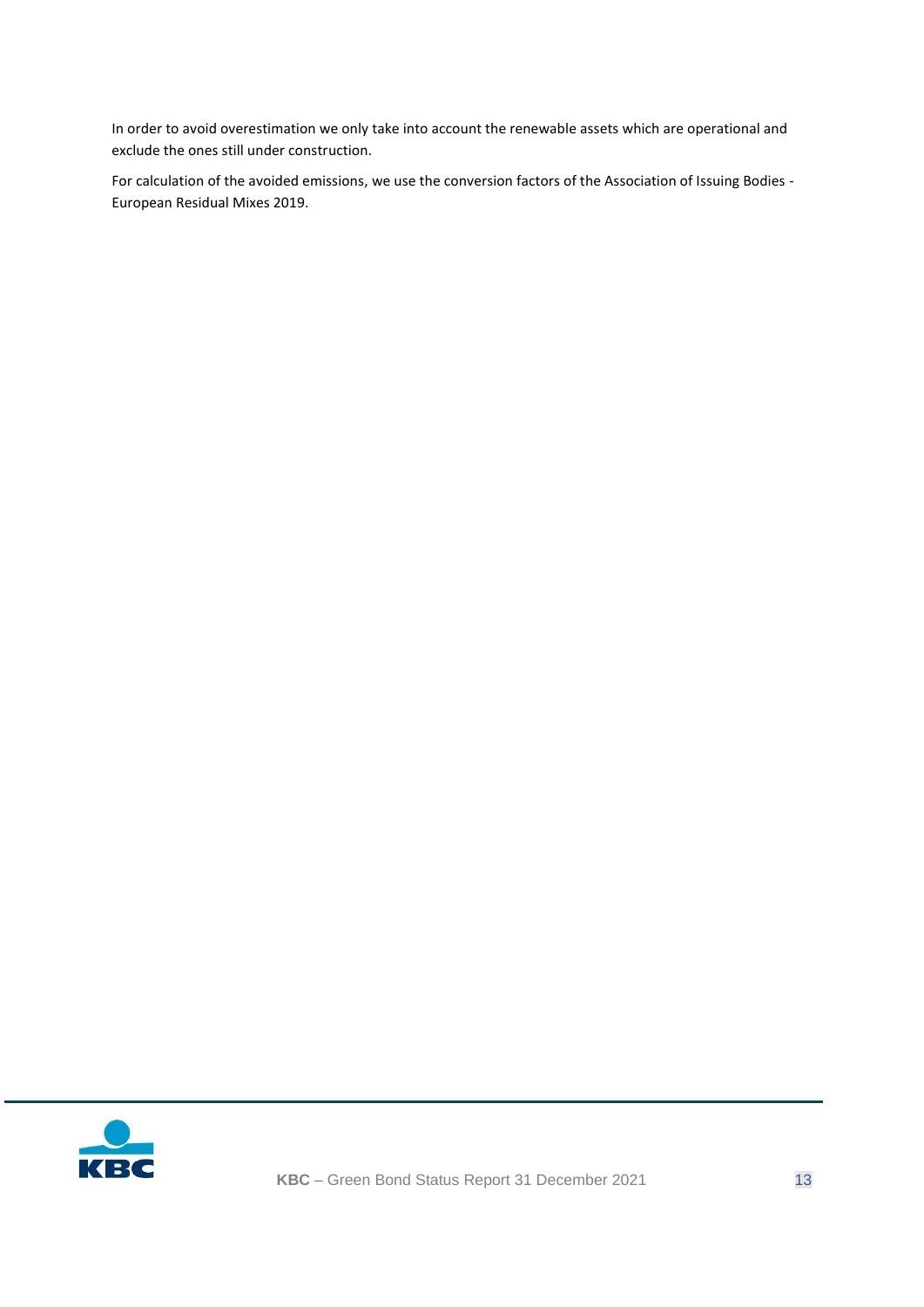#### <span id="page-13-0"></span>**Appendix 3 – Assurance report**



#### INDEPENDENT LIMITED ASSURANCE REPORT ON SELECTED DATA OF THE ANNUAL IMPACT REPORT FOR THE YEAR ENDED 31 DECEMBER 2021 OF KBC GROEP NV

To the Board of Directors of KBC Groep NV

This report has been prepared in accordance with the terms of our engagement contract dated 3 November 2021 (the "Agreement"), whereby we have been engaged to issue an independent limited assurance report in connection with selected data, marked with the symbol  $\Phi$ , regarding the allocation of the KBC Green Bond proceeds to Eligible Assets, of the KBC Green Bond - Impact Report as of and for the year ended 31 December 2021 (the "Report").

The Directors' responsibility

The Directors of KBC Groep NV ("the Company") are responsible for the preparation and presentation of

the selected data, marked with the symbol  $\bigcirc$  in the Report (the allocation of the KBC Green Bond proceeds to Eligible Assets), as of and for the period ended 31 December 2021 (the "Subject Matter Information"), in accordance with the Eligibility criteria disclosed in the KBC Green Bond Framework and included in the Appendix 1 of the Report (the "Criteria").

This responsibility includes the selection and application of appropriate methods for the preparation of the Subject Matter Information, for ensuring the reliability of the underlying information and for the use of assumptions and estimates for individual sustainability disclosures which are reasonable in the circumstances. Furthermore, the responsibility of the Directors includes the design, implementation and maintenance of systems and processes relevant for the preparation of the Subject Matter Information that is free from material misstatement, whether due to fraud or error.

#### Auditor's responsibility

Our responsibility is to express an independent conclusion about the Subject Matter Information based on the procedures we have performed and the evidence we have obtained.

We conducted our work in accordance with the International Standard on Assurance Engagements 3000 (Revised) "Assurance Engagements other than Audits or Reviews of Historical Financial Information" (ISAE 3000), issued by the International Auditing and Assurance Standards Board. This standard requires that we comply with ethical requirements and that we plan and perform the engagement to obtain limited assurance as to whether any matters have come to our attention that cause us to believe that the Subject Matter Information has not been prepared, in all material respects, in accordance with the Criteria.

PwC Bedrijfsrevisoren bv - PwC Reviseurs d'Entreprises srl - Risk Assurance Services Maatschappelijke zetel/Siège social: Woluwe Garden, Culliganlaan 5, B-1831 Diegem T: +32 (0)2 710 4211, F: +32 (0)2 710 4299, www.pwc.com BTW/TVA BE 0429.501.944 / RPR Brussel - RPM Bruxelles / ING BE43 3101 3811 9501 - BIC BBRUBEBB / BELFIUS BE92 0689 0408 8123 - BIC GKCC BEBB



KBC - Green Bond Status Report 31 December 2021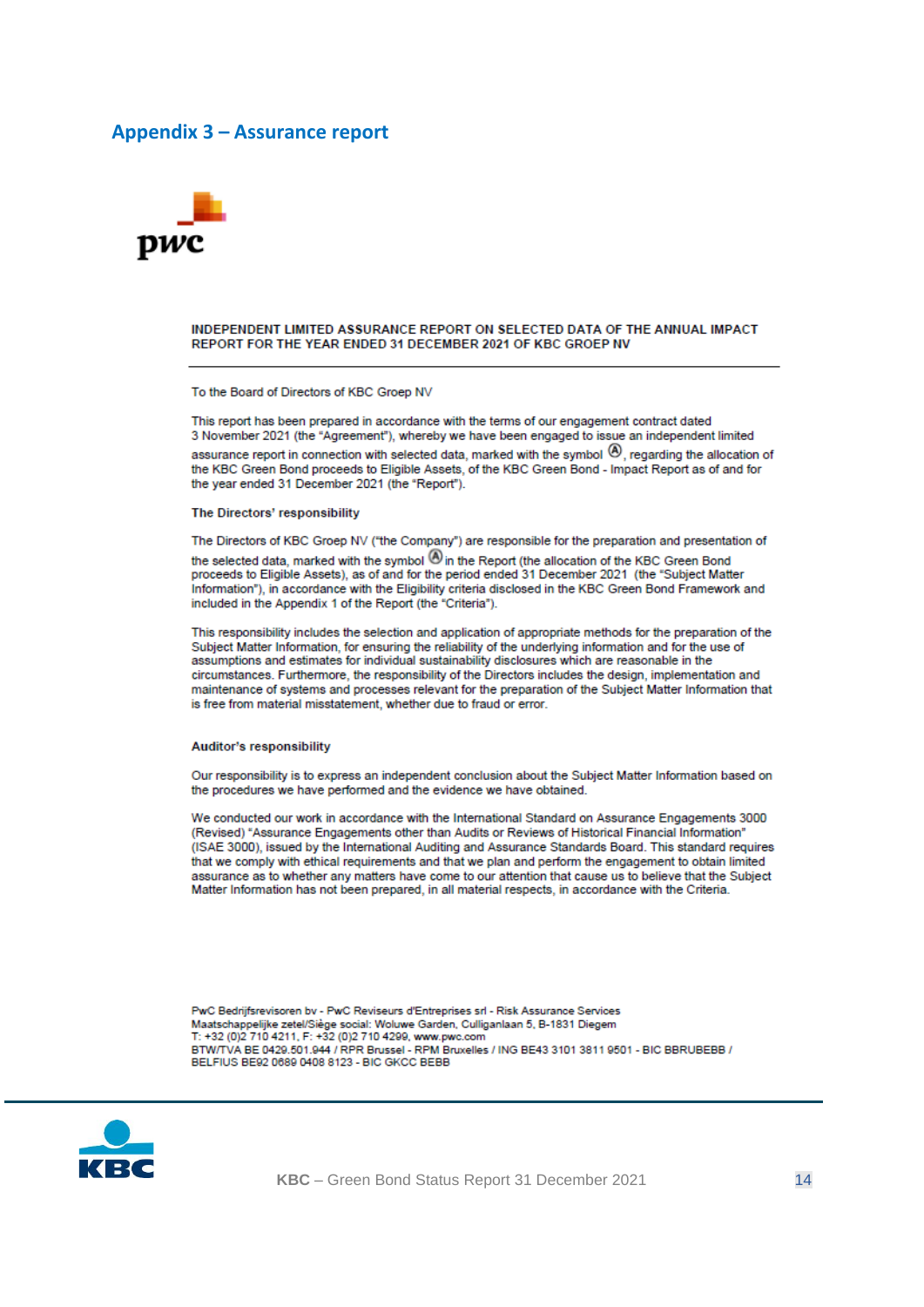

The procedures performed in a limited assurance engagement vary in nature and timing from, and are less in extent than for, a reasonable assurance engagement. Consequently, the level of assurance obtained in a limited assurance engagement is substantially lower than the assurance that would have been obtained had a reasonable engagement been performed. The selection of such procedures depends on our professional judgment, including the assessment of the risks of material misstatement of the Subject Matter Information in accordance with the Criteria. The scope of our work comprised the following procedures:

- assessing and testing the design and functioning of the systems and processes used for datagathering, collation, consolidation and validation, including the methods used for calculating and estimating the Subject Matter Information as of and for the year ended 31 December 2021 presented in the Report.
- conducting interviews with responsible officers;
- inspecting internal and external documents.

The scope of our work is limited to assurance over the selected data marked with the symbol $\circledR$  in the Report (the allocation of the Green Bond proceeds to Eligible Assets), as of and for the period ended 31 December 2021. Our assurance does not extend to information in respect of earlier periods or to any other information included in the Report.

#### Our independence and quality control

Our engagement has been carried out in compliance with the legal requirements in respect of auditor independence, particularly in accordance with the rules set down in articles 12, 13, 14, 16, 20, 28 and 29 of the Belgian Act of 7 December 2016 organizing the audit profession and its public oversight of registered auditors, and with other ethical requirements of the International Code of Ethics for Professional Accountants (including International Independence Standards) issued by the International Ethics Standards Board for Accountants (IESBA Code), which is founded on fundamental principles of integrity, objectivity, professional competence and due care, confidentiality and professional behavior.

Our firm applies International Standard on Quality Control 1 and accordingly maintains a comprehensive system of quality control including documented policies and procedures regarding compliance with ethical requirements, professional standards and applicable legal and regulatory requirements.